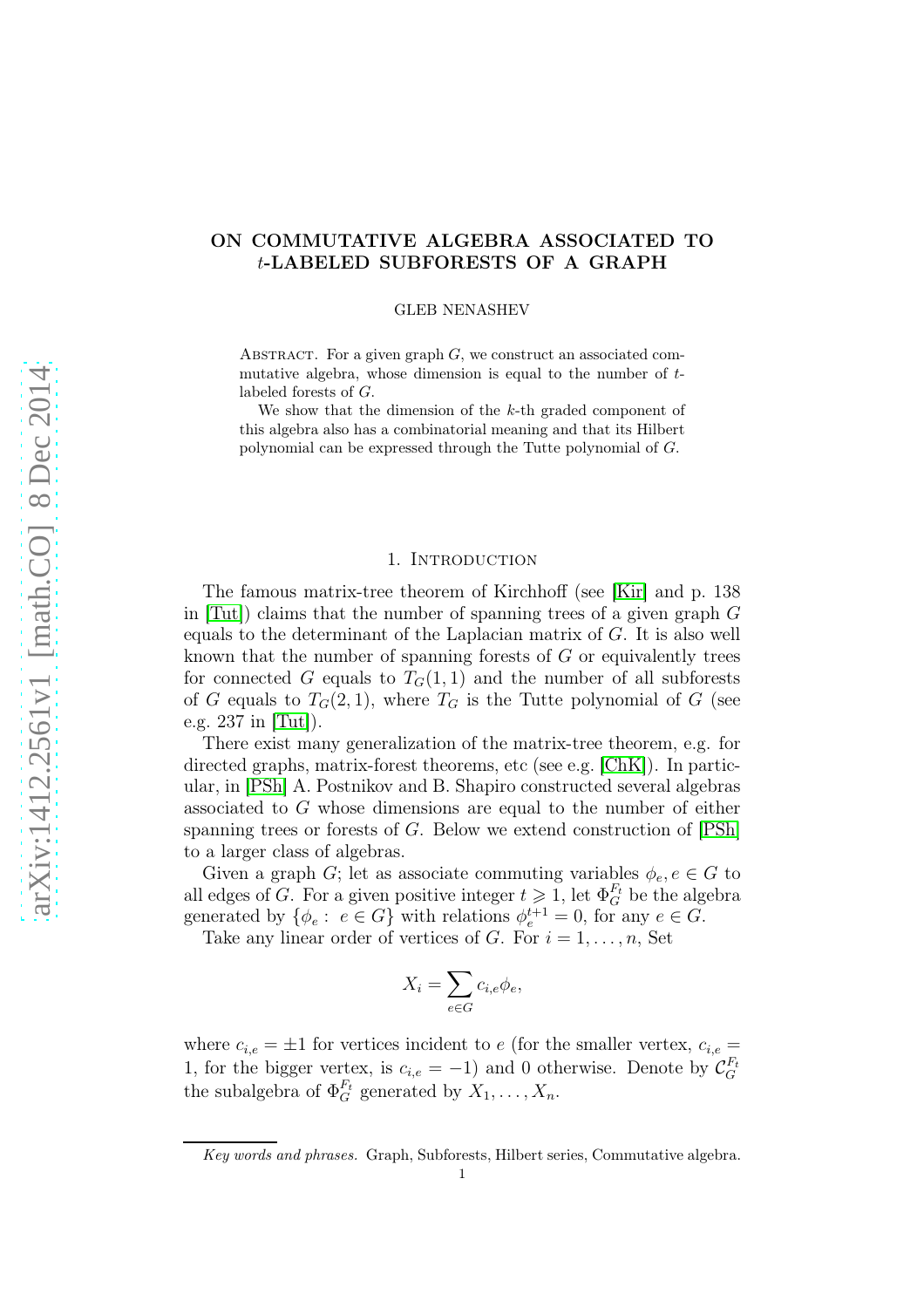Let K be some field of characteristic 0. Consider the ideal  $J_G^{F_t}$  in the ring  $\mathbb{K}[x_1, \cdots, x_n]$  generated by

$$
p_I^{F_t} = \left(\sum_{i \in I} x_i\right)^{tD_I + 1},
$$

where  $I$  ranges over all nonempty subsets of vertices, and  $D_I$  is the total number of edges from vertices in  $I$  to vertices outside the subset *I*. Define the algebra  $\mathcal{B}_G^{F_t}$  as the quotient  $\mathbb{K}[x_1,\ldots,x_n]/J_G^{F_t}$ .

**Notation 1.** Fix some linear order on the edges of  $G$ . Let  $F$  be any a subforest in G. By  $act_G(F)$  denote the number of all externally active edges of F, i.e. the number of edges  $e \in G \backslash F$  such that subgraph  $F + e$ has a cycle and e is the minimal edge in this cycle in the above linear order.

Denote by  $F^+$  the set of edges of the forest F together with externally active edges, and denote by  $F^- = G \setminus F^+$  the set of nonactive edges.

It is well known that the number of spanning trees and subforests with fixed external activity is independent of the linear order on the set of edges of G.

For  $t = 1$  these algebras (denoted by  $\mathcal{B}_G^F$  and  $\mathcal{C}_G^F$ ) were introduced in [\[PSh\]](#page-6-3) where the following result was proved.

**Theorem 1** (cf. [\[PSh\]](#page-6-3)). The algebras  $B_G^F$  and  $C_G^F$  are isomorphic. Their total dimension as vector spaces over  $K$  is equal to the number of subforests in the graph G.

The dimension of the k-th graded component of these algebras equals the number of subforests T of G with external activity  $|G| - |T| - k$ .

Below we generalize this result for  $t > 1$ , and show that the corresponding dimension coincides with the number of the so-called  $t$ -labeled trees. In Theorem [3](#page-2-0) we prove that the Hilbert polynomial of  $\mathcal{B}_G^{F_t}$  can be expressed in terms of the Tutte polynomial of G. And conversely, in Proposition [6](#page-5-0) we show that the Tutte polynomial of G can be restored from the Hilbert series of the algebra  $\mathcal{B}_G^{F_t}$  for any sufficiently large t.

Acknowledgement. I am grateful to B Shapiro for introducing me to this area, and for his editorial help with this text.

# 2. t-labeled forests

Consider a finite labelling set containing t diferent labels; each label corresponds to a number from 1 to t.

Definition 2. A spanning forest of the graph G with a label on each edge is called a t-labeled forest. The weight of a t-labeled forest  $F$ , denoted by  $\omega(F)$ , is the sum of labels of all its edges.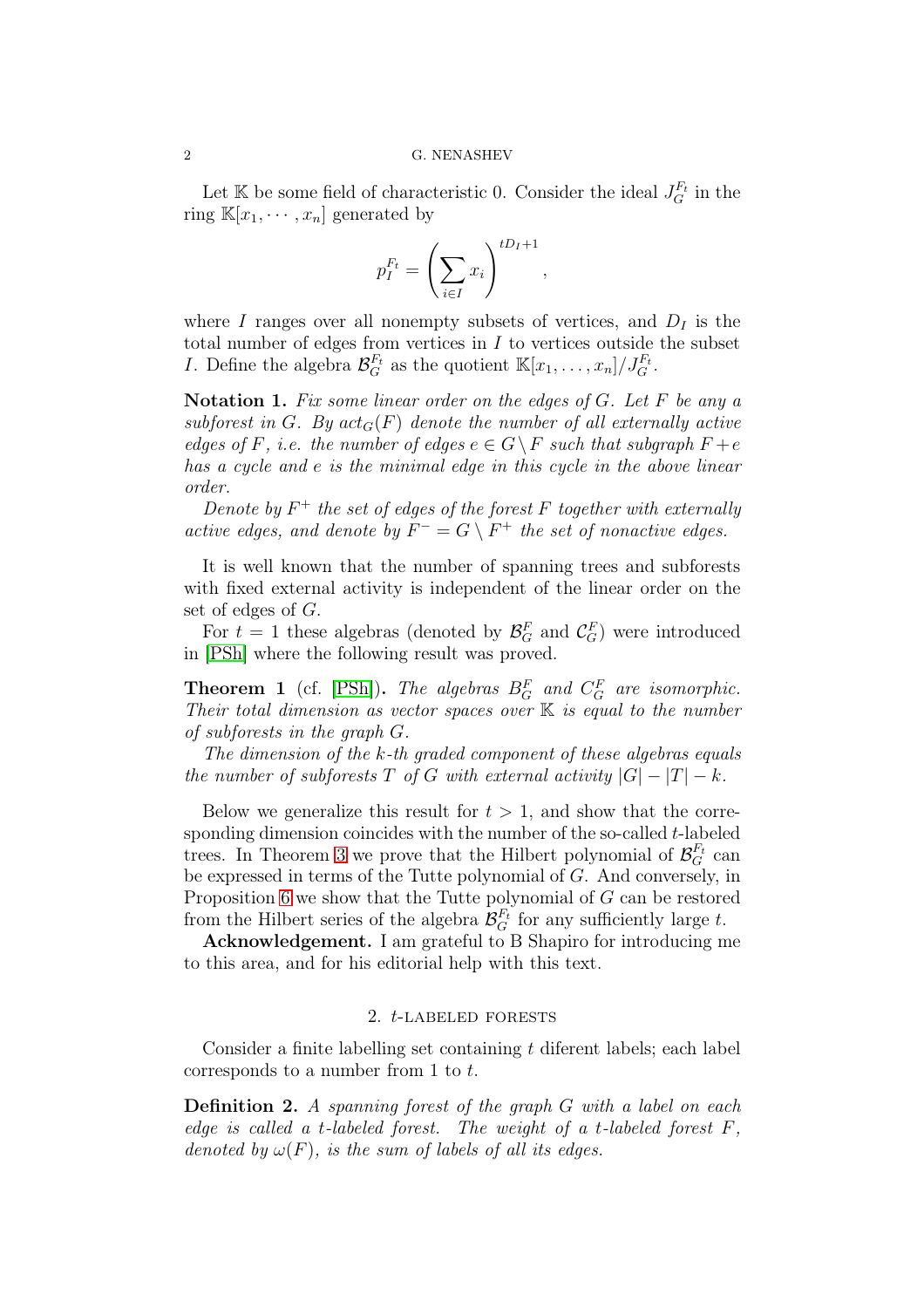<span id="page-2-1"></span>**Theorem 2.** (I) For any graph  $G$  and a positive integer  $t$ , algebras  $\mathcal{B}_G^{F_t}$  and  $\mathcal{C}_G^{F_t}$  are isomorphic, their total dimension over  $\mathbb K$  is equal to the number of t-labeled forests in G.

(II) The dimension of the k-th graded component of the algebra  $\mathcal{B}_G^{F_t}$ G is equal to the number of t-labeled forests  $\overline{F}$  of  $G$  with the weight  $\overline{t}$ .  $(e(G) - act_G(F)) - k.$ 

*Proof.* Denote by  $\widehat{G}$  the graph on n vertices and  $t \cdot e(G)$  edges such that each edge of G corresponds to t clones in the graph  $\widehat{G}$ , i.e. each edge is substituted by its t copies with labeles  $1, 2, \ldots, t$ . For each edge  $e \in G$ , its clones  $e_1, \ldots, e_t \in \widehat{G}$  are ordered according to their numbers; clones of different edges have the same linear order as the original edges.

Consider the following bijection between  $t$ -labeled forests in  $G$  and forests in  $\widehat{G}$ : each t-labeled forest  $F \in G$  coresponds to the forest  $F' \in \widehat{G}$ , such that for each edge  $e \in F$ , the forest  $F'$  has the clone of the edge  $e$  whose number is identical with the label of edge  $e$  in the forest F.

Obviously,

$$
act_{\widehat{G}}(F') = t \cdot act_G(F) + \omega(F) - F,
$$

and  $e(\widehat{G}) = t \cdot e(G)$ . Since  $\mathcal{B}_G^{F_t}$  and  $\mathcal{B}_{\widehat{G}}^F$  are the same, the Hilbert series of the algebra  $\mathcal{B}_{G}^{F_t}$  coincides with the Hilbert series of the algebra  $\mathcal{B}_{\widehat{G}}^F$ , which settles the second part of Theorem [2.](#page-2-1)

To prove the first part of the theorem, observe that  $\mathcal{B}_G^{F_t}$  and  $\mathcal{B}_{\widehat{G}}^F$  are the same, and algebras  $\mathcal{C}_{\widehat{G}}^{F_t}$  and  $\mathcal{B}_{\widehat{G}}^F$  are isomorphic. Thus we must show that algebras  $\mathcal{C}_{\widehat{G}}^F$  and  $\mathcal{C}_{G}^{F_t}$  are isomorphic. It is indeed true, because for every edge  $e \in G$ , the elements  $\phi_e, \ldots, \phi_e^t$  are linearly independent in the algebra  $\Phi_G^{F_t}$  with coefficients containing no  $\phi_e$ . Also elements  $(\phi_{e_1} +$  $\cdots + \phi_{e_t}), \ldots, (\phi_{e_1} + \cdots + \phi_{e_t})^t$  are linearly independent in the algebra  $\Phi_{\widehat{G}}^F$ with coefficients containing no  $\phi_{e_1}, \dots, \phi_{e_t}$ , and  $(\phi_{e_1} + \dots + \phi_{e_t})^{t+1} = 0$ . Moreover elements  $\phi_{e_i}$  only occur in the sum  $(\phi_{e_1} + \cdots + \phi_{e_t})$  in the algebra  $\Phi_{\widehat{G}}^F$ .

Denote by  $c(G)$  the number of connected components of the graph  $G$ .

<span id="page-2-0"></span>**Theorem 3.** Dimension of the k-th graded component of  $\mathcal{B}_G^{F_t}$  is equal to the coefficient of the monomial  $y^{t \cdot e(G)-c(G)+v(G)+1-k}$  in the polynomial

$$
\left(\frac{y^{t}-1}{y-1}\right)^{v(G)-c(G)} \cdot T_G\left(\frac{y^{t+1}-1}{y^{t+1}-y}, y^{t}\right).
$$

*Proof.* Consider the graph  $\widehat{G}$  constructed in the proof of Theorem [2.](#page-2-1) Set  $J_G(x, y) := T_{\hat{G}}(x, y);$  we will use the follow deletion–contraction recurrence for  $J_G$ , where  $G - e$  denote the graph obtained by deleting e from G and  $G \cdot e$  is the contraction of G by e.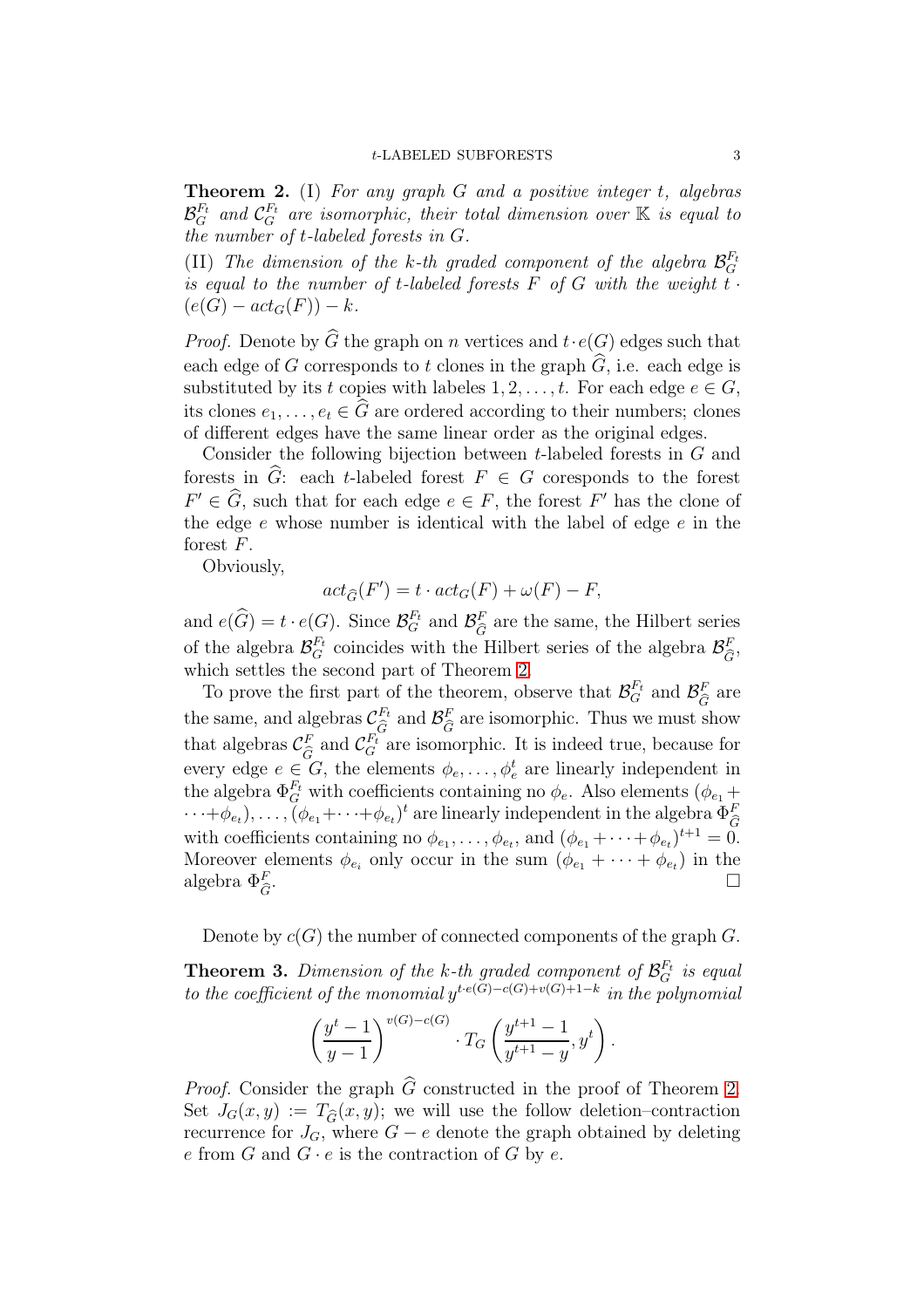### 4 G. NENASHEV

**Lemma 4.** Polynomial  $J_G(x, y)$  satisfies the following:

- (1) If G is empty, then  $J_G(x, y) = 1$ .
- (2) If e is a loop in G, then  $J_G(x,y) = y^t J_{G-e}(x,y)$ .
- (3) If e is a bridge in G, then  $J_G(x, y) = (y^{t-1} + \cdots + 1) \cdot J_{G \cdot e}(x, y) +$  $(x - 1) \cdot J_{G-e}(x, y).$
- <span id="page-3-0"></span>(4) If e is not a loop or a bridge, then  $J_G(x,y) = (y^{t-1} + \cdots + 1)$ .  $J_{G-e}(x, y) + J_{G-e}(x, y).$

Proof. We prove these relations by using the deletion–contraction recurrence for the usual Tutte polynomial

- (1) If G is empty, then  $T_G(x, y) = 1$ .
- (2) If e is a loop in graph G, then  $T_G(x, y) = y \cdot T_{G-e}(x, y)$ .
- (3) If e is a bridge in graph G, then  $T_G(x, y) = x \cdot T_{G-e}(x, y)$ .
- (4) If e is not a loop or a bridge, then  $T_G(x, y) = T_{G \cdot e}(x, y) +$  $T_{G-e}(x, y)$ .

1. Graph  $\widehat{G}$  is also empty, hence  $J_G(x, y) = T_{\widehat{G}}(x, y) = 1$ .

2. Clones  $e_1, \ldots, e_t$  is also loops in graph  $G$ , therefore  $T_{\widehat{G}}(x, y) =$  $y^t \cdot T_{\widehat{G}-\{e_1,\ldots,e_t\}}(x,y) = y^t \cdot T_{\widehat{G-e}}(x,y)$ , hence  $J_G(x,y) = y^t \cdot T_{\widehat{G-e}}(x,y) =$  $J_{G-e}(x, y)$ .

3. We calculate our polynomial using the deletion–contraction recurrence for the Tutte polynomial.

$$
J_G(x, y) = T_{\widehat{G}}(x, y) = T_{\widehat{G} \cdot e_k}(x, y) + T_{\widehat{G} - e_t}(x, y) =
$$
  

$$
y^{t-1} \cdot T_{\widehat{G \cdot e}}(x, y) + T_{\widehat{G} - e_t}(x, y) =
$$
  

$$
y^{t-1} \cdot T_{\widehat{G \cdot e}}(x, y) + T_{(\widehat{G} - e_t) \cdot e_{t-1}}(x, y) + T_{\widehat{G} - e_t - e_{t-1}}(x, y) =
$$
  

$$
(y^{t-1} + y^{t-2}) \cdot T_{\widehat{G \cdot e}}(x, y) + T_{\widehat{G} - e_t - e_{t-1}}(x, y) =
$$
  
...  

$$
(y^{t-1} + y^{t-2} + \ldots + y) \cdot T_{\widehat{G \cdot e}}(x, y) + T_{\widehat{G} - e_t - \ldots - e_2}(x, y) =
$$
  

$$
(y^{t-1} + y^{t-2} + \ldots + y) \cdot T_{\widehat{G \cdot e}}(x, y) + x \cdot T_{\widehat{G} - e_t - \ldots - e_1}(x, y) =
$$
  

$$
(y^{t-1} + y^{t-2} + \ldots + y) \cdot T_{\widehat{G \cdot e}}(x, y) + x \cdot T_{\widehat{G} - e}(x, y) =
$$
  

$$
(y^{t-1} + y^{t-2} + \ldots + y + 1) \cdot T_{\widehat{G \cdot e}}(x, y) + (x - 1) \cdot T_{\widehat{G \cdot e}}(x, y) =
$$
  

$$
(y^{t-1} + \ldots + 1) \cdot J_{G \cdot e}(x, y) + (x - 1) \cdot J_{G - e}(x, y).
$$

4. It is similar to 3, but now we have

$$
T_{\widehat{G}-e_k-\ldots-e_2}(x,y) = T_{(\widehat{G}-e_k-\ldots-e_2)\cdot e_1}(x,y) + T_{\widehat{G}-e_k-\ldots-e_2-e_1}(x,y) =
$$
  

$$
T_{\widehat{G}\cdot e}(x,y) + T_{\widehat{G}-e}(x,y),
$$

since in this case edge  $e_1$  is not a bridge in  $\widehat{G} - e_k - \ldots - e_2$ .

 $\Box$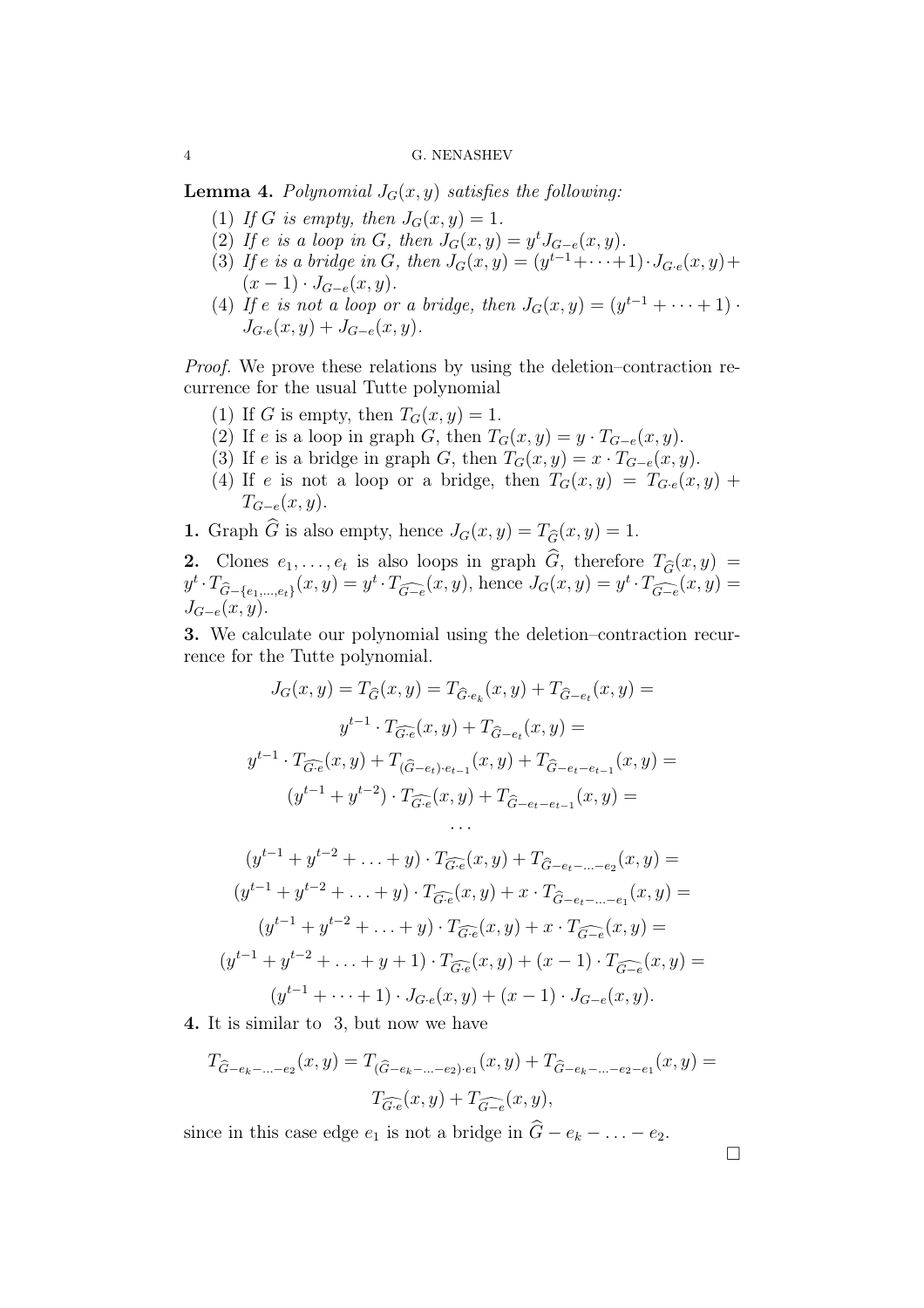#### t-LABELED SUBFORESTS 5

Now let us rewrite  $J_G(x, y)$  in terms of t-labeled forests using the deletion–contraction recurrence for  $J<sub>G</sub>(x, y)$  in the above fixed linear order of edges of G. Obviously, the edges by which we contract the graph constitute a forest. Therefore,  $J_G(x, y) = \sum_{F_u} a(F_u)$ , where  $a(F_u)$  depends only on G and the forest  $F_u$ . Now rewrite the latter equality in terms of t-labeled forests. When we contract edge  $e$  in  $G$ , the term  $y^{k-1}$  in the factor  $(y^{t-1}+y^{t-2}+\ldots+y+1)$  corresponds to the choice the k-th label for edge e, i.e. we have  $J_G(x, y) = \sum_F y^{\omega(F) - |F|} b(F)$ . It remains to calculate  $b(F)$ . An edge for t-labeled forest F is a loop if and only if it is active, and the number of edges which are bridges in our recursion equals to  $c(F) - c(G) = (v(G) - 1 - |F|) - c(G) =$  $(v(G) - c(G)) - 1 - |F|$ . Therefore, we have

$$
J_G(x, y) = \sum_{F} y^{\omega(F) - |F|} \cdot y^{t \cdot act_G(F)} \cdot (x - 1)^{(v(G) - c(G)) - 1 - |F|},
$$
  
\n
$$
J_G(x, y) = \sum_{F} y^{\omega(F) - |F| + act_G(F)} \cdot (x - 1)^{(c(G) - v(G)) - 1 - |F|},
$$
  
\n
$$
J_G(1 + \frac{1}{y}, y) = \sum_{F} y^{\omega(F) - |F| + t \cdot act_G(F)} \cdot (\frac{1}{y})^{(c(G) - v(G)) - 1 - |F|},
$$
  
\n
$$
J_G(1 + \frac{1}{y}, y) = \sum_{F} y^{\omega(F) - |F| + t \cdot act_G(F) - ((c(G) - v(G)) + 1 + |F|)},
$$
  
\n
$$
J_G(1 + \frac{1}{y}, y) = \sum_{F} y^{\omega(F) + t \cdot act_G(F) - c(G) + v(G) + 1}. \qquad (*)
$$

By Theorem [2](#page-2-1) the dimension of the  $k$ -th graded component of algebra  $\mathcal{B}_G^{F_t}$  equals the number of t-labeled forests F of G with weight  $t \cdot (e(G) - act_G(F)) - k$ . Then the dimension of the k-th graded component is equal to the coefficient of the monomial  $y^{t \cdot e(G)-k-c(G)+v(G)+1}$ in polynomial  $J_G(1+\frac{1}{y},y)$ .

## <span id="page-4-0"></span>Lemma 5.

$$
J_G(1+\frac{1}{y},y) = \left(\frac{y^t-1}{y-1}\right)^{v-c(G)} \cdot T_G\left(\frac{y^{t+1}-1}{y^{t+1}-y},y^t\right).
$$

*Proof.* Conditions 1, 2 and [4](#page-3-0) of Lemma 4 hold for polynomial  $\left(\frac{y^{t}-1}{y-1}\right)$  $y-1$  $\bigg)^{v-c(G)}.$  $T_G\left(\frac{y^{t+1}-1}{y^{t+1}-y}\right)$  $(y^{t+1}-y, y^t)$ . Now we can check the 3-rd condition. Set

$$
z := (y^{t-1} + \ldots + 1) = \frac{y^t - 1}{y - 1},
$$

then,  $\frac{y^{t+1}-1}{y^{t+1}-y}$  $\frac{y^{t+1}-1}{y^{t+1}-y} = \frac{1}{zy} + 1$ . We have

$$
z^{v(G)-c(G)}\cdot T_G\left(\frac{1}{zy}+1,y^t\right)=
$$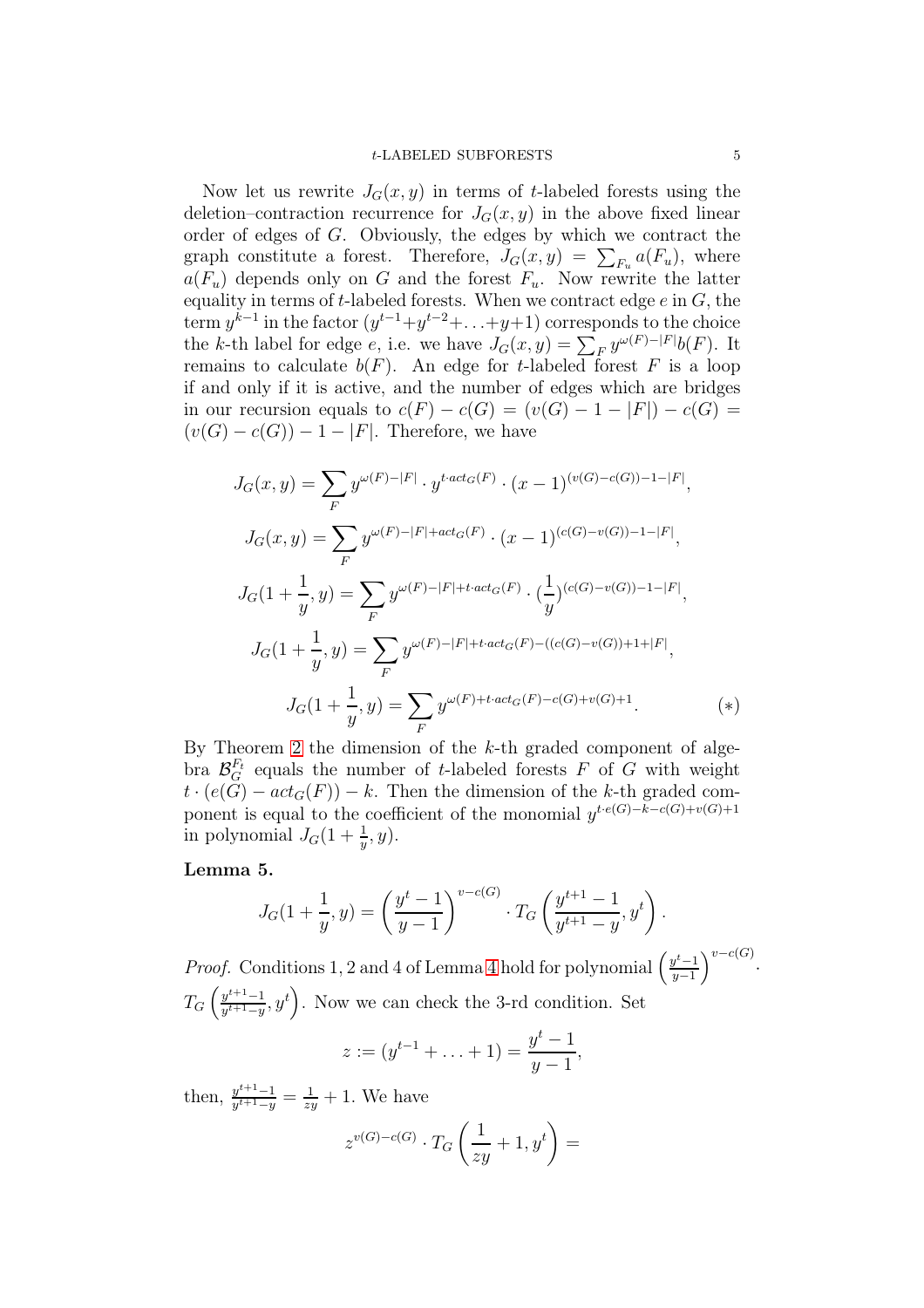#### 6 G. NENASHEV

$$
z^{v(G)-c(G)} \cdot T_{G\cdot e} \left( \frac{1}{zy} + 1, y^t \right) + \frac{1}{zy} \cdot z^{v(G)-c(G)} \cdot T_{G-e} \left( \frac{1}{zy} + 1, y^t \right) =
$$
  

$$
(y^{t-1} + \ldots + 1) \cdot z^{v(G\cdot e)-c(G\cdot e)} \cdot T_{G\cdot e} \left( \frac{1}{zy} + 1, y^t \right) +
$$
  

$$
\frac{1}{y} \cdot z^{v(G-e)-c(G-e)} \cdot T_{G-e} \left( \frac{1}{zy} + 1, y^t \right).
$$

Hence, the 3-rd condition holds as well. Therefore, if we calculate these polynomials using the recursion method we get the same results, hence, these polynomials coincide.

This settles Theorem [3.](#page-2-0)

<span id="page-5-0"></span>**Proposition 6.** For any positive integer  $t \geq n$ , it is possible to restore the Tutte polynomial of any connected graph G on n vertices knowing only the dimensions of each graded component of the algebra  $\mathcal{B}_G^{F_t}$ .

*Proof.* Choose a integer  $t \geq n$ . By Theorem [2](#page-2-1) we know that the degree of the maximal non empty graded component of  $\mathcal{B}_G^{F_{t_n}}$  equals to the maximum of  $t \cdot (e(G) - act_G(F)) - \omega(F)$  taken over F. It attains its maximal value for the empty forest (i.e.  $F = \emptyset$ ). Then we know the value of  $t \cdot e(G)$ , hence, we know the number of edges of the graph G.

By Theorem [3](#page-2-0) we also know the polynomial

$$
\left(\frac{y^{t}-1}{y-1}\right)^{v(G)-c(G)} \cdot T_G\left(\frac{y^{t+1}-1}{y^{t+1}-y}, y^{t}\right),\,
$$

because G is connected (i.e.  $c(G) = 1$ ). This polynomial equals to

$$
\sum_{F} y^{\omega(F)+t\cdot act_G(F)-c(G)+v(G)+1} = \sum_{F} y^{\omega(F)+t\cdot act_G(F)+v(G)},
$$

where the summation is taken over all t-labeled forests (see eq.  $(*)$ ) and Lemma [5\)](#page-4-0). Rewriting it in terms of the usual subforests, we can calculate

$$
\sum_{F_u} (y + \ldots + y^t)^{|F_u|} \cdot y^{t \cdot act_G(F_u) + v(G)},
$$

Hence, we also know the sum

$$
\sum_{F_u} (1 + \ldots + y^{(t-1)})^{|F_u|} \cdot y^{|F_u| + t \cdot act_G(F_u)}.
$$
 (\*\*)

Since  $|F_u| < t$ , then we can compute the number of usual subforests with a fixed pair of parameters  $|F_u|$  and  $act_G(F_u)$ . Consider the monomial of minimal degree in polynomial  $(\oplus)$ , and present it in the form  $s \cdot y^m$ . Observe that s is the number of subforests  $F_u$  s.t.  $F_u \equiv m \ (mod t)$ and with  $act_G(F_u) = \left\lceil \frac{m}{t} \right\rceil$  $\left\lfloor \frac{n}{t} \right\rfloor$ . Remove from the polynomial  $(**)$  all summands for these subforests, and repeat this operation until we get 0.